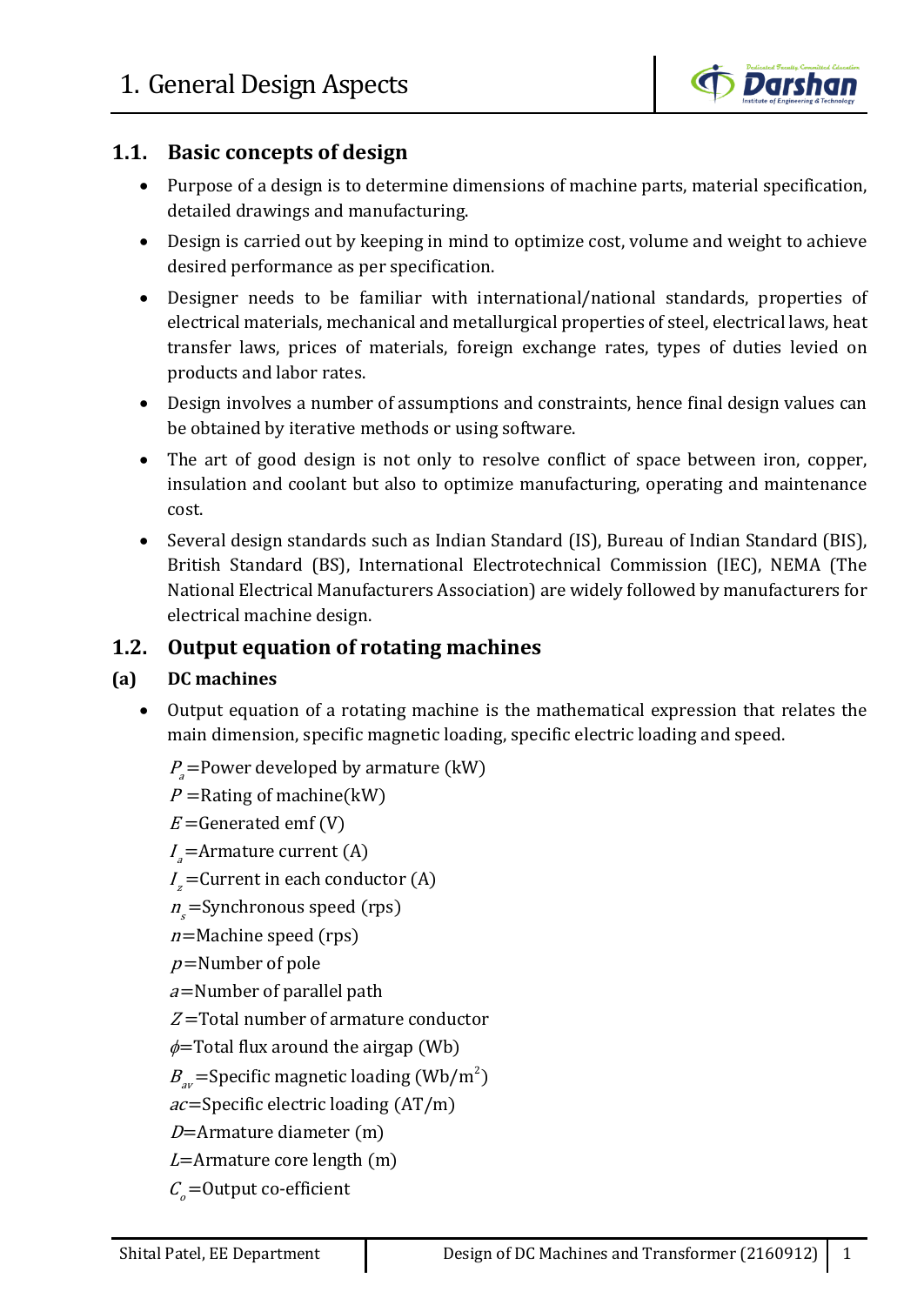

Power developed by armature in kW

$$
P_a = \text{generated emf} \times \text{Armature current} \times 10^{3}
$$
  
=  $E \times I_a \times 10^{3}$   
=  $\frac{\phi Z np}{a} \times I_a \times 10^{3}$   
=  $(\phi p) \left( \frac{I_a}{a} Z \right) \times n \times 10^{3}$   
=  $(\phi p) (I_z Z) \times n \times 10^{3}$   
= (Total magnetic loading) (Total electric loading)  $\times n \times 10^{3}$   
=  $(\pi D L B_{av}) (\pi D a c) \times n \times 10^{3}$   
=  $(\pi^2 B_{av} a c \times 10^{3}) D^2 L n$   
=  $C_o D^2 L n$ 

### **(b) AC machines**

 $Q=$ Output (kVA)

*m=*Number of phases

$$
E_{ph}
$$
=Voltage per phase (V)

=Current per phase (A)  $I_{ph}$ 

 $T_{ph}$ =Turns per phase

$$
K_{w} = \text{Constant}
$$

 $p$ =Number of pole

 $Z$ =Total number of armature conductor

$$
\phi
$$
=Total flux around the airgap (Wb)

 $B_{\text{av}}$ =Specific magnetic loading (Wb/m<sup>2</sup>)

*ac*=Specific electric loading  $(AT/m)$ 

 $C_{\rho}$ =Output co-efficient

• Output of a machine

Q = Number of phases  $\times$  Voltage per phase  $\times$ Current per phase  $\times 10^{-3}$ 

$$
= m \times E_{ph} \times I_{ph} \times 10^{-3}
$$
  
\n
$$
= m \times (4.44f \phi T_{ph} K_w) \times I_{ph} \times 10^{-3}
$$
  
\n
$$
= m \times \left( 4.44 \left( \frac{pn_s}{2} \right) \phi \left( \frac{Z}{2m} \right) K_w \right) \times I_z \times 10^{-3}
$$
  
\n
$$
= 1.11 K_w (\phi p) (I_z Z) \times n_s \times 10^{-3}
$$
  
\n
$$
= 1.11 K_w (\text{Total magnetic loading}) (\text{Total electric loading}) \times n_s \times 10^{-3}
$$
  
\n
$$
= 1.11 K_w (\pi D L B_{av}) (\pi D a c) \times n_s \times 10^{-3}
$$
  
\n
$$
= (1.11 \pi^2 B_{av} a c K_w \times 10^{-3}) D^2 L n_s
$$
  
\n
$$
= C_o D^2 L n_s
$$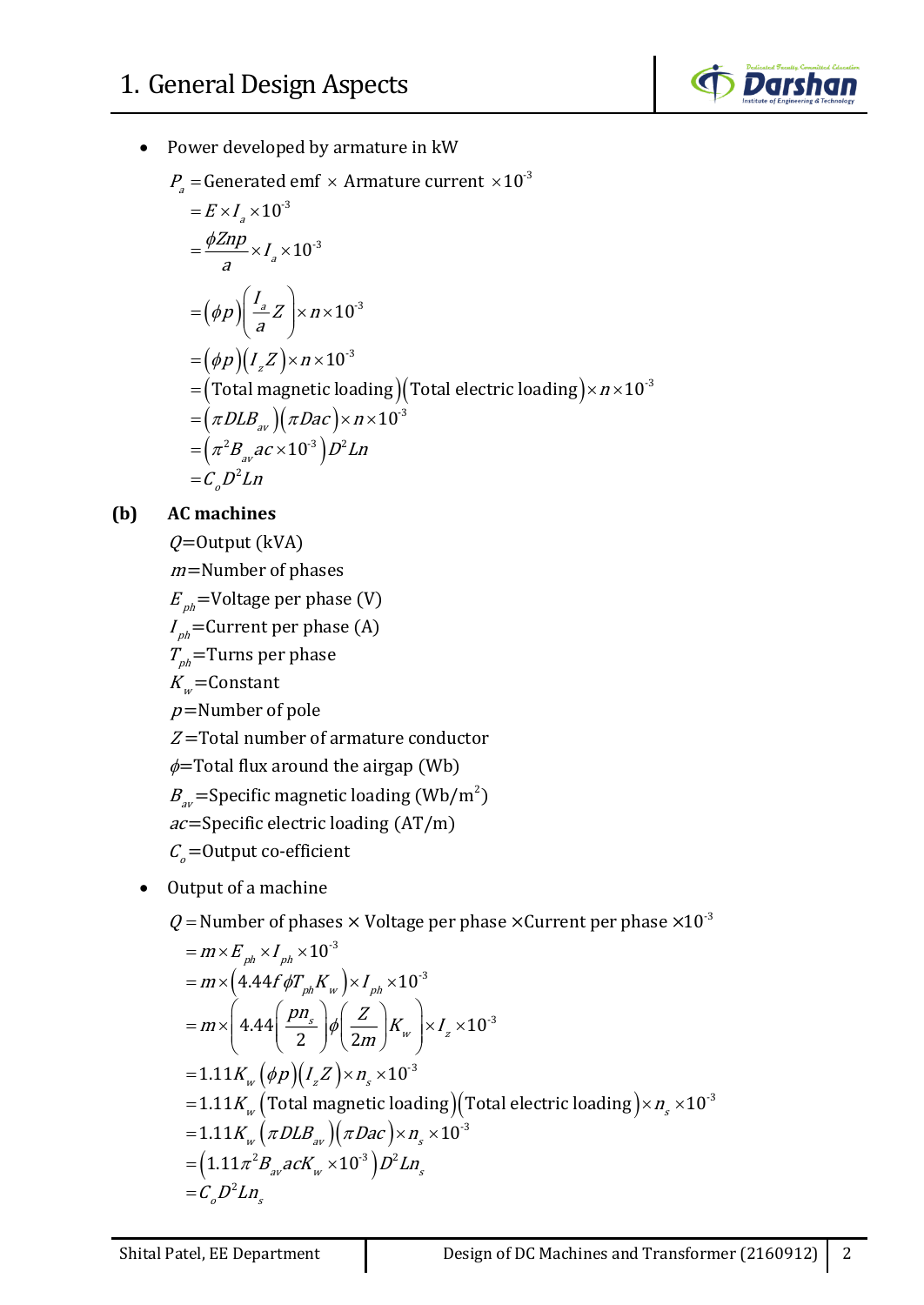

# **1.3. Output equation of 3-phase transformer**

 Output equation of transformer is the mathematical expression relating kVA rating with main dimension. In 3-phase transformer one window contains half of high voltage (HV) winding and half of low voltage (LV) winding of two consecutive phase. Two such windows forms entire assembly.

Let,

- $Q =$  Output of transfomer (kVA)
- $f =$  Supply frequency (Hz)
- $\phi_m$  = Maximum flux (Wb)
- $B_{\rm m}$ = Maximum flux density (Wb/m<sup>2</sup>)
- $\delta$  = Current density (A/mm<sup>2</sup>)
- $A_{i}$  = Net cross section area of core (m<sup>2</sup>)
- $A_{c}^{\phantom{\dag}}=\hbox{ Total copper area in window (m²)}$
- $A_{\!\scriptscriptstyle W}^{}$  = Total area of window (m $^2)$
- $K_{_W}^{}$ = Window space factor
- $T_{\mu\nu}$  = Number of high voltage winding turns
- $T_{\mu\nu}$  = Number of low voltage winding turns
- $I_{\scriptscriptstyle{HV}}$  = Phase current in high voltage winding (A)
- $I_{\scriptscriptstyle LV}^{}$  = Phase current in low voltage winding (A)

 $a_{\mu\nu}$  = Cross section area of high voltage winding conductor (mm<sup>2</sup>)

 $a_{\mu\nu}$  = Cross section area of low voltage winding conductor (mm<sup>2</sup>)

 $V_{\mu\nu}$  = Phase voltage of high voltage winding (V)

 $V_{\mu\nu}$  = Phase voltage of low voltage winding (V)

 $E_{_{HV}}$ = Phase induced emf in high voltage winding (V)

 $E_{_{LV}}^{}$  = Phase induced emf in low voltage winding (V)

 $E_{_{LV}}$  = Phase induced emf in low voltage winding (V)

$$
A_c = 2\Big[\Big(T_{HV} \times a_{HV}\Big) + \Big(T_{LV} \times a_{LV}\Big)\Big]
$$
  
\n
$$
= 2\Big[\Big(T_{HV} \times \Big(\frac{I_{HV}}{\delta}\Big)\Big) + \Big(T_{LV} \times \Big(\frac{I_{LV}}{\delta}\Big)\Big)\Big]
$$
  
\n
$$
= \frac{2}{\delta}\Big[\Big(T_{HV} \times I_{HV}\Big) + \Big(T_{LV} \times I_{LV}\Big)\Big]
$$
  
\n
$$
= \frac{2}{\delta}\Big[\Big(\text{mmf of HV winding}\Big) + \Big(\text{mmf of LV winding}\Big)\Big]
$$
  
\n
$$
= \frac{2}{\delta}\Big[\Big(AT\Big) + \Big(AT\Big)\Big]
$$
  
\n
$$
A_c = \frac{4}{\delta}\Big[AT\Big]
$$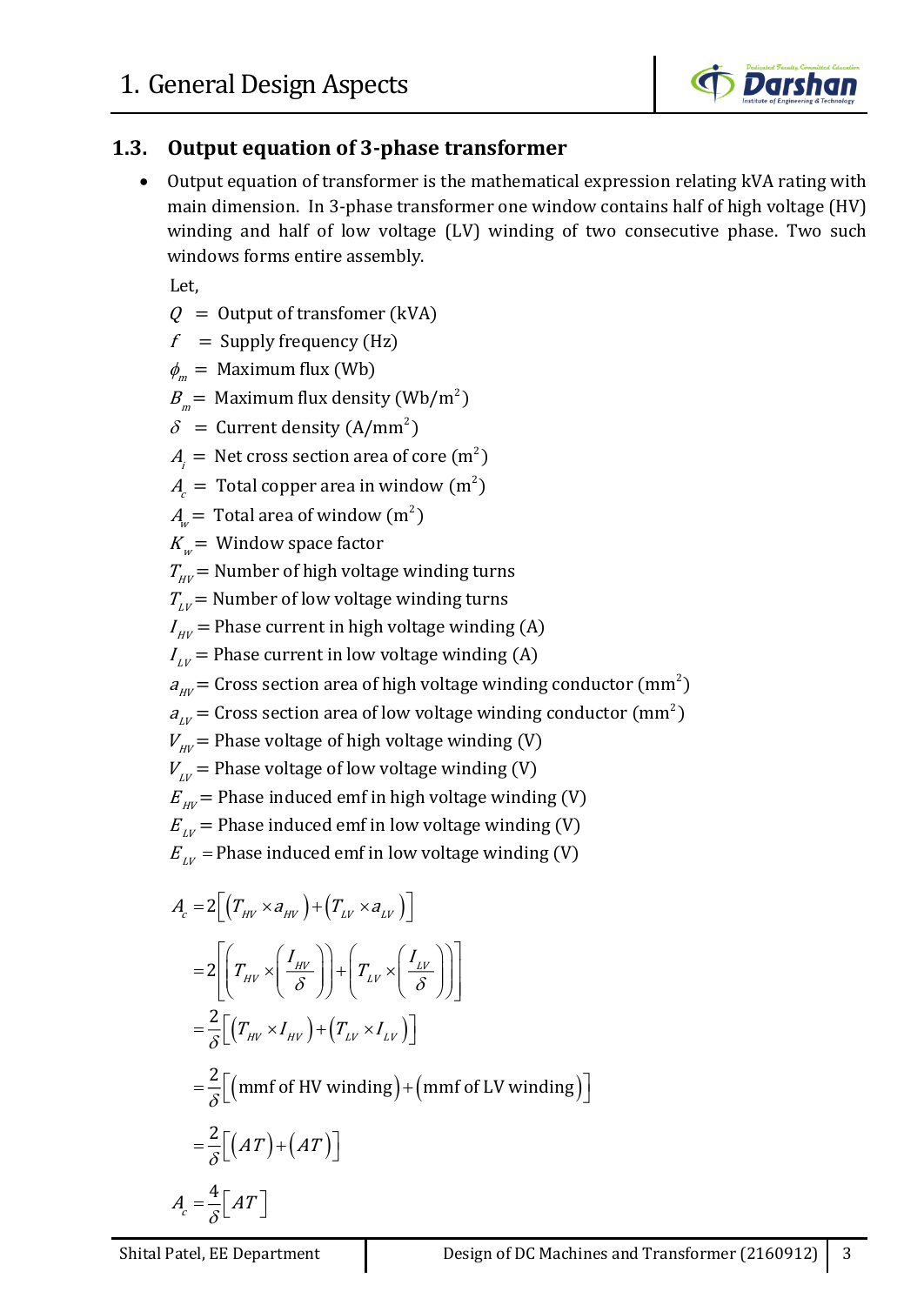

Also, window space factor can be defined as

$$
K_w = \frac{\text{Total copper area in window}}{\text{Total area of window}}
$$
  

$$
K_w = \frac{A_c}{A_w}
$$
  

$$
K_w = \frac{\frac{4}{\delta}[AT]}{A_w}
$$
  

$$
AT = \frac{K_w A_w \delta}{4}
$$

Rating of 3-phase transformer in kVA

$$
Q = 3 \times V_{HV} \times I_{HV} \times 10^{-3}
$$
  
\n
$$
\approx 3 \times E_{HV} \times I_{HV} \times 10^{-3}
$$
  
\n
$$
= 3 \times (4.44 \times f \times \phi_m \times T_{HV}) \times I_{HV} \times 10^{-3}
$$
  
\n
$$
= 3 \times (4.44 \times f \times \phi_m) \times (I_{HV} \times T_{HV}) \times 10^{-3}
$$
  
\n
$$
= 3 \times (4.44 \times f \times \phi_m) \times \left(\frac{K_w A_w \delta}{4}\right) \times 10^{-3} \qquad \left(\because AT = \frac{K_w A_w \delta}{4}\right)
$$
  
\n
$$
= 3 \times (1.11 \times f \times (B_m \times A_i)) \times (K_w A_w \delta) \times 10^{-3}
$$

 $Q = 3.33 fB_{m} A_{i} K_{w} A_{w} \delta \times 10^{-3}$ 

## **1.4. Factors affecting size of rotating machines**

 Output equation of machine reflects that the product D2L will decrease with the increase of speed and/or output coefficient.

$$
D^2 L = \frac{P_a}{C_o n}
$$

• Product D<sup>2</sup>L reflects the volume of active parts of rotating machine, hence decrease in its value ultimately reduces the size and cost.

### **(a) Speed**

- Volume of active part of rotating machine varies inversely proportional to the speed.
- For the same output a machine designed with greater speed will have smaller size and hence lesser cost. When the speed is not specific criteria, highest practical speed should be selected.

### **(b) Output coefficient**

$$
C_o = \frac{P_a}{D^2 L n} = \pi^2 B_{av} a c \times 10^{-3}
$$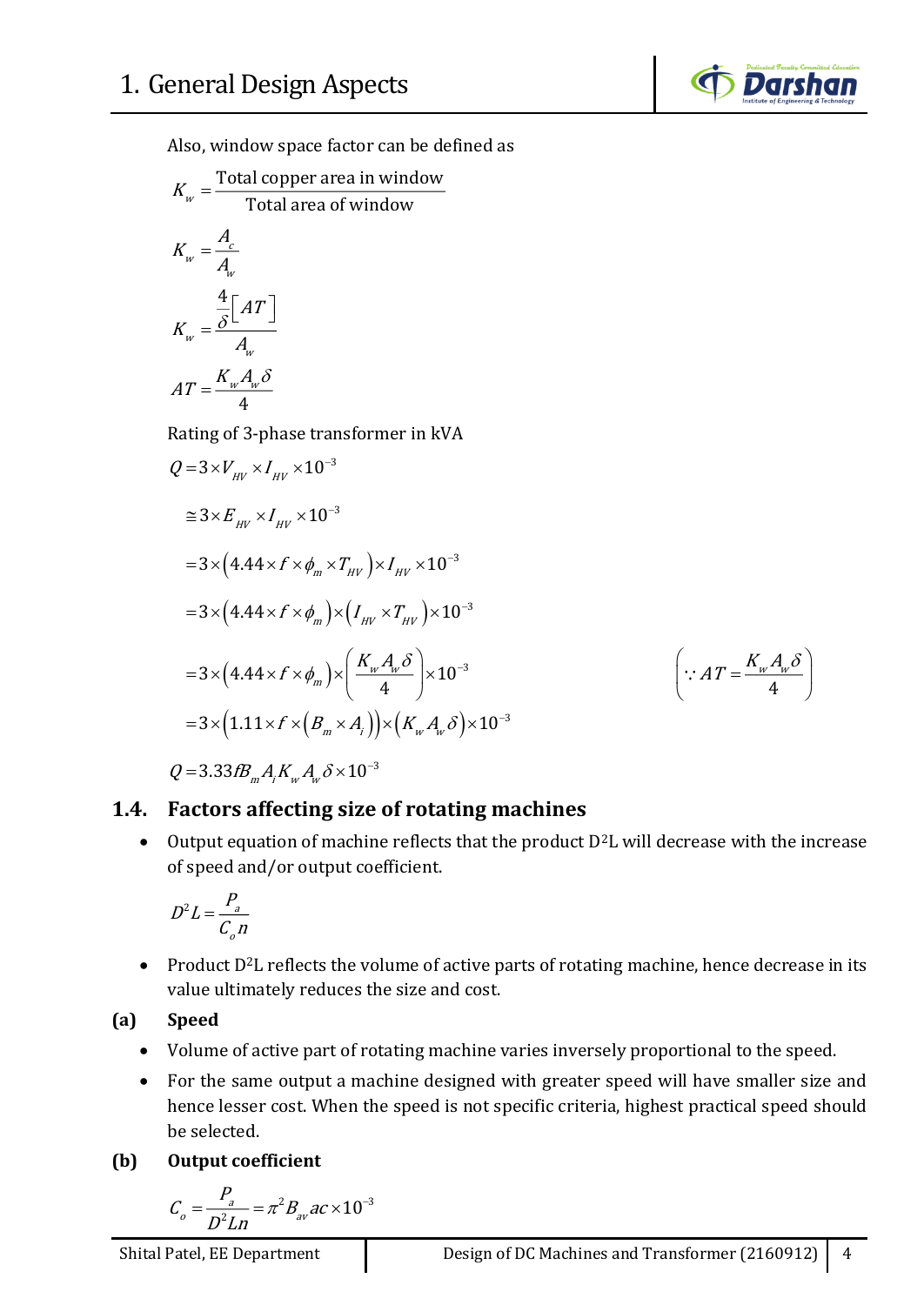

- Volume of active part of rotating machine varies inversely proportional to the output coefficient.
- Economic point of view, output coefficient should be high as possible to reduce size and cost.
- As output coefficient is product of specific magnetic loading and specific electrical loading, its value depends on selection of these loadings.
- Higher value of specific magnetic loading and electrical loading gives much higher value of output coefficient which further helps to reduce volume of machine and consecutively size and cost.
- But beyond some extent higher value of specific magnetic loading and electrical loading adversely affect the performance characteristics such as temperature rise, efficiency, power factor, commutation etc.

# **1.5. Criteria for the selection of specific electric loading for electrical machines**

- The total number of ampere conductor around the armature periphery is called the total electric loading.
- The number of armature ampere conductor per meter of armature periphery at the air gap is called specific electric loading.

$$
ac = \frac{\text{Total armature ampere conductor}}{\text{Armature periphery at airgap}} = \frac{I_z Z}{\pi D}
$$

#### **(a) Temperature rise**

 The value of specific electric loading is govern by allowable temperature rise of machine. Specific electric loading,

$$
ac = \frac{I_z Z}{\pi D} = \frac{I_z \frac{Z}{S}}{\pi D} = \frac{I_z Z_s}{Y_s}
$$

I<sup>2</sup>R loss in each slot =  $Z_s(I_z)^2$ s z z S<br>  $\int$ <sub>I</sub>ch slot =  $Z \left( I \right)^2 \left( \frac{\rho L}{L} \right)$ a  $= Z_{s}(I_{z})^{2} \left(\frac{\rho L}{\rho}\right)$  $\left(\begin{array}{c} a_{\rm z} \end{array}\right)$ 

Heat dissipation surface of slot  $= Y_{s}L$ Loss dissipated/unit area of armature,

$$
q = \frac{Z_s \left(I_z\right)^2 \left(\frac{\rho L}{a_z}\right)}{Y_s L} = \frac{Z_s \left(I_z\right)^2 \rho}{Y_s a_z} = \left(\frac{I_z Z_s}{Y_s}\right) \left(\frac{I_z}{a_z}\right) \rho = \left(ac\right) \left(\delta\right) \rho
$$

Temperature rise,

$$
\theta = qc = (ac)(\delta)\rho c
$$

$$
ac = \frac{\theta}{\delta\rho c}
$$

Where,c is cooling co-efficent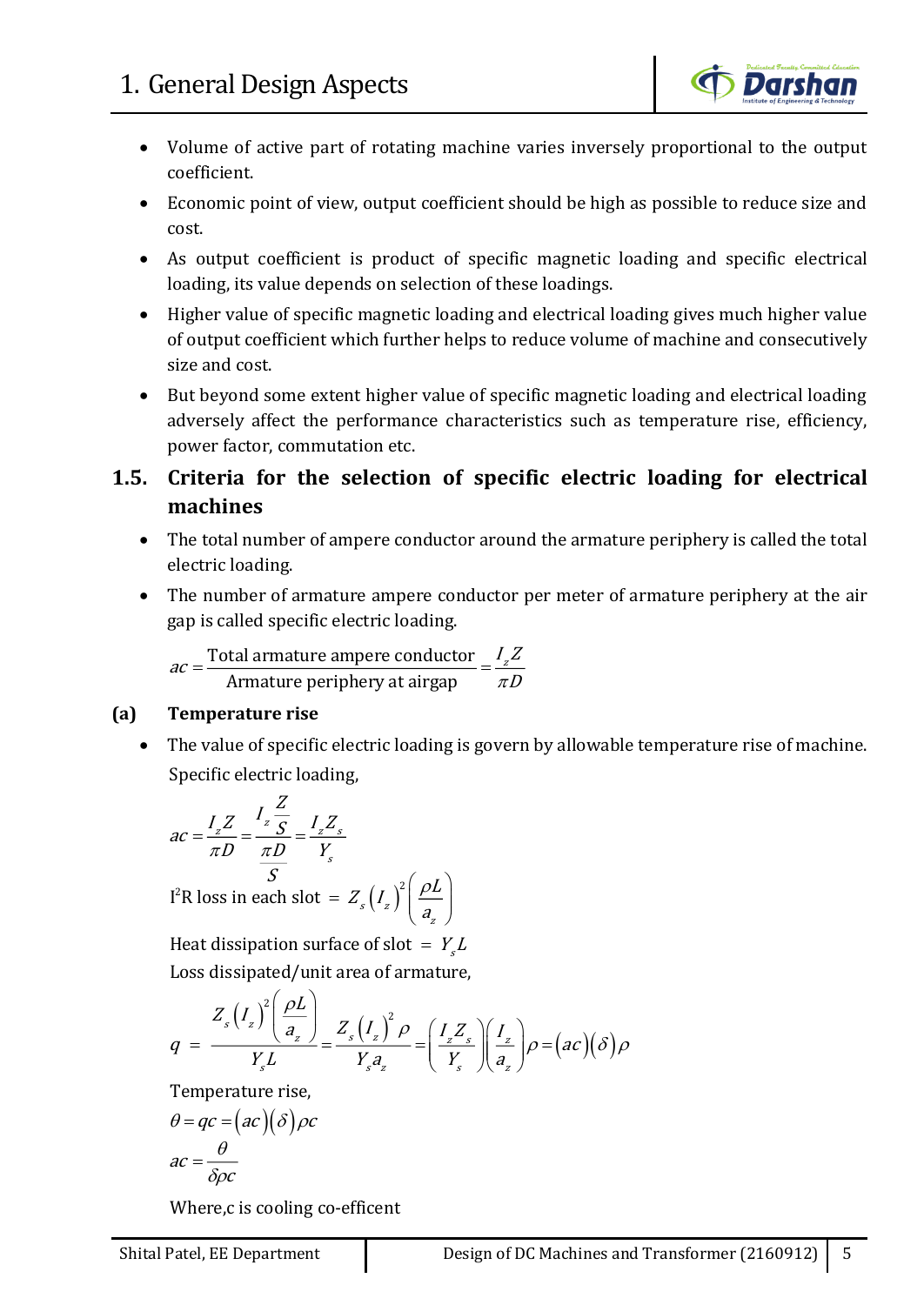

 Higher value of specific electric loading can be selected where higher temperature rise is allowed i.e. machine with the insulation that can withstand higher temperature rise. It also depends on the type of enclosure and cooling techniques employed.

### **(b) Machine speed**

 For high speed machine, higher value of *ac* can be selected because ventilation is better which will dissipate heat at faster rate i.e. high permissible temperature rise.

## **(c) Voltage**

 For high voltage machine, insulation occupies more space hence space available for conductor is less. So, for this type of machine if high value of *ac* is selected, it will result in more number of conductor and further it will be difficult to accommodate conductor in slot.

Let,

 $W_s$  = Width of slot (m)

 $d_s$  = Depth of slot (m)

Total area of slot =  $S(W_s d_s)$ = $\frac{dW}{dW}$  $\left| (W_s d_s) \right|$ s  $S(W d) = \frac{\pi D}{\mu} |W d$ Y  $(\pi D)$  $= S(W_{s}d_{s}) = \frac{\pi E}{V}$  $\left(\begin{array}{c} Y_s \end{array}\right)$ 

Total area of conductor in slot =  $Za_z = \left(\frac{(\pi D)(ac)}{L}\right) a_z = \frac{(\pi D)(ac)}{s}$ z  $D$ || ac || || ||  $\pi D$ || ac  $Za = \frac{\sqrt{2}}{a}$ I  $\pi$ D ||  $ac$  || ||  $\pi$  $\delta$  $((\pi D)(ac))$  $= Za_z = \left(\frac{(nZ)(ac)}{I_z}\right)a_z =$ 

Space factor for slot, 
$$
S_r = \frac{\left(\pi D\right)\left(ac\right)}{\left(\frac{\pi D}{Y_s}\right)\left(W_s d_s\right)} = \left(\frac{Y_s}{\delta}\right)\left(\frac{ac}{W_s d_s}\right)
$$
  
∴  $ac = \left(\frac{W_s d_s}{Y_s}\right)\delta S_r$ 

- For fixed value of slot dimension and number, specific electric loading is directly proportional to space factor of slot. For high voltage machine due to thick insulation over the conductor, value of space factor is small. Hence, it is advisable to select lower value of *ac*.
- Consequently, space factor depends on shape of conductor. For high voltage machine, current rating is small which allows to choose conductor cross section as circular. The space factor for circular conductor is small compared to rectangular.

## **(d) Machine size**

• In large size machine, more space is available for accommodation of conductor in slot which permits to select higher *ac*.

## **(e) Current density**

 Higher value of *ac* can be selected for the machines which has lower current density in the current caring conductor.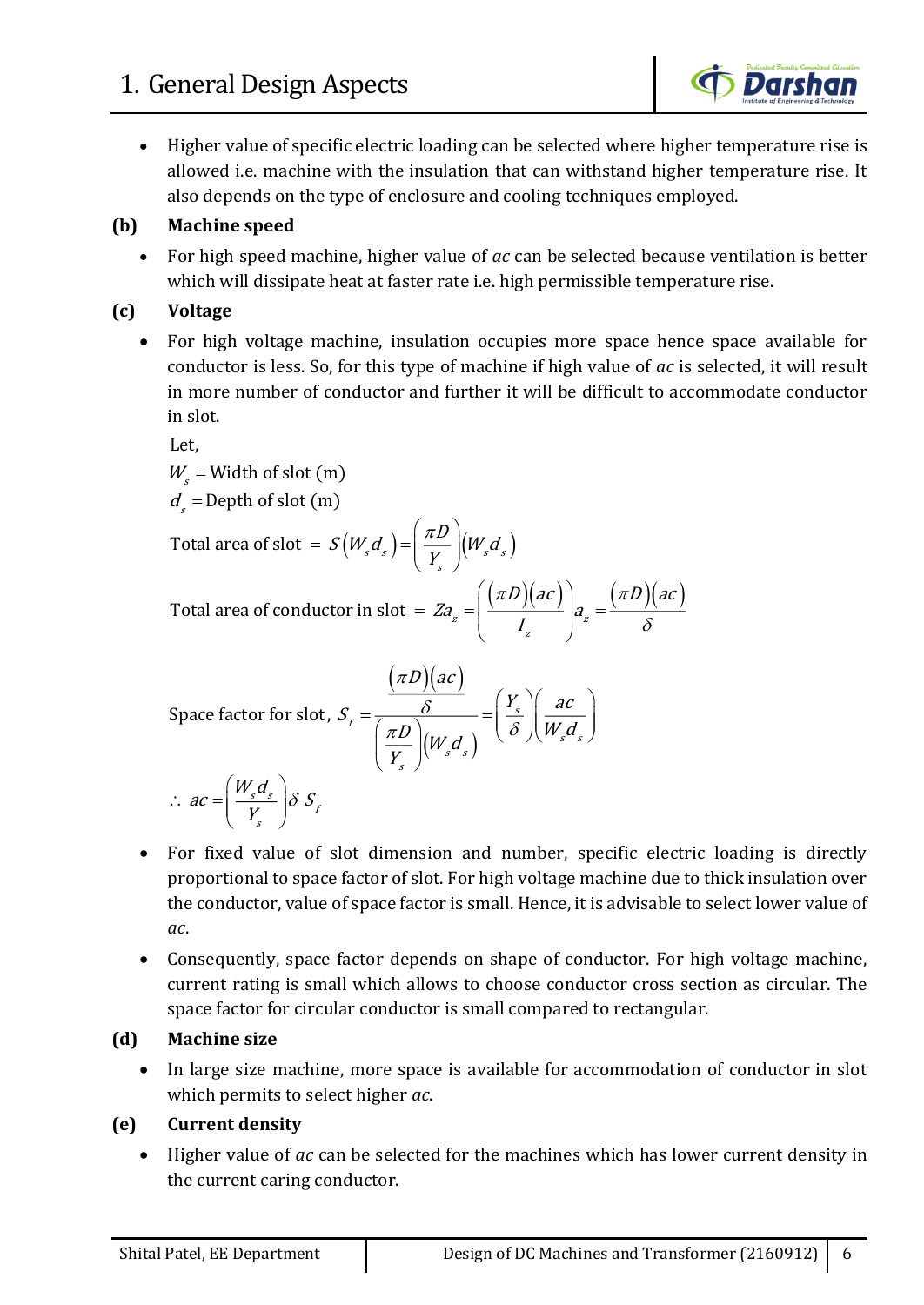

*Table 1. 1 Advantages and disadvantages of high specific electric loading*

| Advantages         | Disadvantages                                       |
|--------------------|-----------------------------------------------------|
| Less volume        | High copper loss <i>i.e.</i> less efficiency        |
| Small size         | High leakage reactance i.e. poor voltage regulation |
| Less weight        | High temperature rise                               |
| Less material cost | High field current in DC machine                    |
| Less overall cost  | Low stability in synchronous machine                |

# **1.6. Criteria for the selection of specific magnetic loading for electrical machines**

- The total flux around the armature or stator periphery at the air gap is called the total magnetic loading.
- The average flux density over the air gap of rotating machine is called specific magnetic loading.

$$
B_{av} = \frac{\text{Total flux around the airgap}}{\text{Area of flux path around the airgap}} = \frac{p\phi}{\pi DL}
$$

• In some of the cases, maximum gap density is selected in design instead of specific magnetic loading.

Average gap density Ratio of pole arc to pole pitch  $B_{\scriptscriptstyle av}^{\phantom{\dagger}}$  $B_{_{g}}$  $\psi$ 

#### **(a) Maximum flux density in tooth**

 Maximum flux density in iron part of machine is directly proportional to average flux density of air gap.



*Figure 3. 1 Flux over one slot pitch*

Let,

 $W_s$  = Width of slot(m)

- $W_t$  = Width of tooth(m)
- $d_s$  = Depth of slot(m)
- $Y_s$  = Slot pitch(m)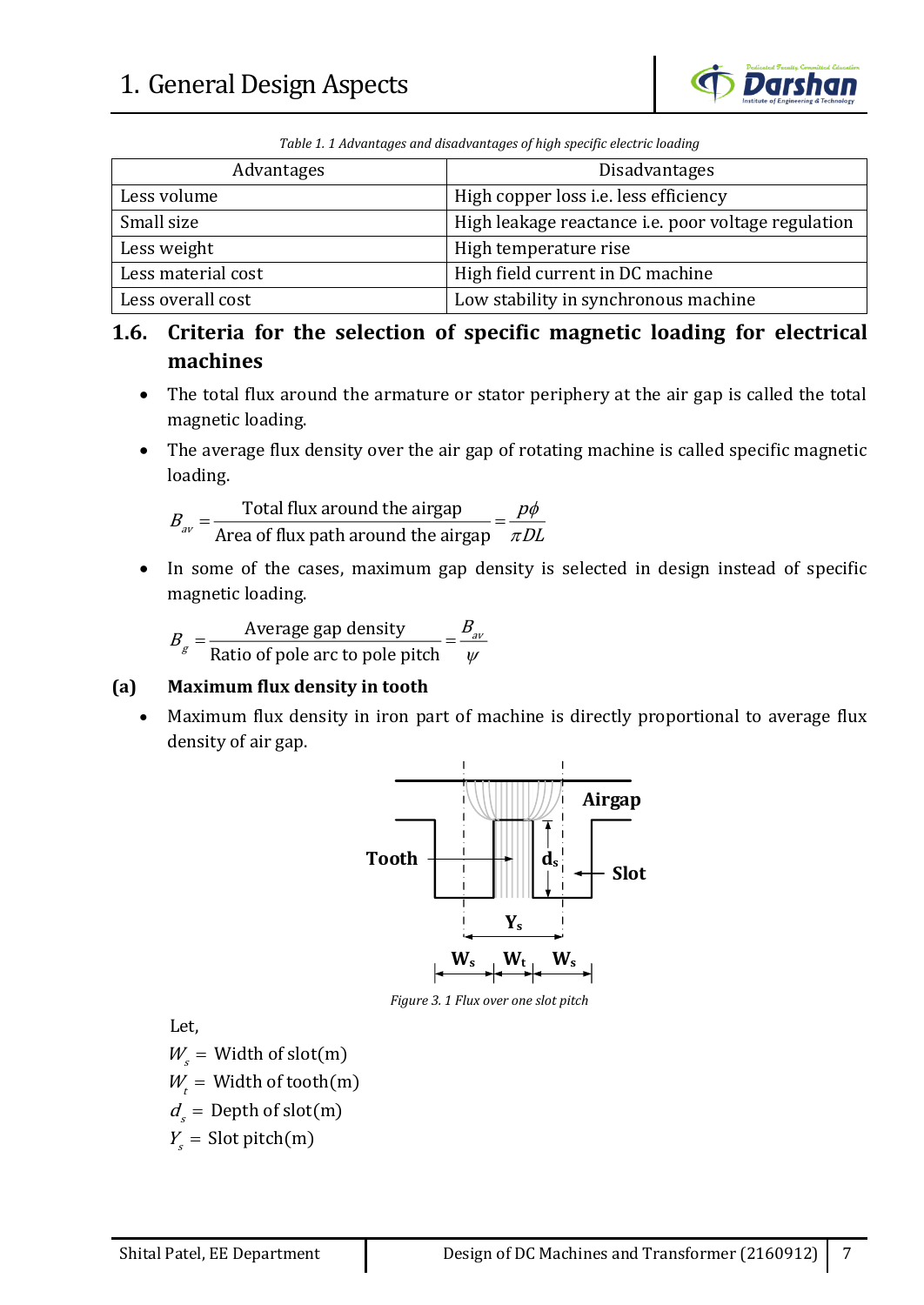

Flux over one slot pitch  $=\frac{PY}{2}=\frac{AV}{2}=\frac{B}{2}aV\frac{V}{2}=E_{av}Y_s$  $\frac{p\phi}{p} = \frac{B_{av}\pi DL}{p} = B \frac{\pi D}{L} = B Y L$ s s s  $=\frac{p\phi}{\phi}=\frac{B_{av}\pi DL}{\phi}=B\frac{\pi D}{\phi}L=$ 

Flux density in tooth, $B_t = \frac{\text{Flux in each tooth}}{\text{Area of each tooth}}$  $\frac{a}{t} = \frac{a}{\Delta x} = \frac{a}{\Delta y} = \frac{a}{\Delta x} = \frac{a}{\Delta y} = \frac{a}{\Delta y}$ t t B Y LY  $B = \frac{av - b}{2} = \frac{av - s}{2} = B$  $=\frac{1}{\text{Area of each tooth}} = \frac{1}{W L} = D_{av} \frac{1}{W}$ 

- In salient pole machine flux is concentrated over the pole arc, hence teeth under that pole arc will carry almost flux. It is clear from above equation, that ratio  $B_t/B_{av}$  is constant, hence value of  $B_{av}$  must be selected such a way that value of  $B_t$  does not exceed the specific limit.
- Small machines are designed with parallel sided slot with tapered tooth i.e. width of tooth is not same over the height. Tooth flux density will vary from minimum to maximum over tooth height from larger to smaller tooth width.
- Thus, low value of specific magnetic loading is selected for small machine to compensate flux variation.
- When higher value of average gap density is selected, mmf required for iron part of machine will be very high, which further results in large field ampere-turn, field copper loss and cost of copper.

#### **(b) Magnetizing current**

- Magnetizing current of depends on the mmf drawn by air gap and iron part of the machine.
- Mmf of air gap is directly proportional to the specific magnetic loading i.e.  $B_{av}$  and mmf of iron part is proportional to the value of flux density in it.
- For large value of specific magnetic loading, flux density in iron part is comparatively high and hence iron part works above the knee point of B-H curve i.e. in the saturation region.
- When iron part works in saturation region, it draws excessive mmf and large magnetizing current.

### **(c) Core loss**

- For given specific magnetic loading, core loss increases with the increase in frequency of reversal. Hysteresis loss is proportional to frequency and eddy current loss is proportional to square frequency.
- Hence for high speed DC machine or high frequency AC machine, specific magnetic loading should by selected low in order to minimize core loss.
- For given frequency and flux density, two machine having linear dimension in the ratio of x: 1 has core loss in the ration of  $x^3$ :1 and output in the ratio of  $x^4$ :1. Thus core loss decreases with increase in size of machine.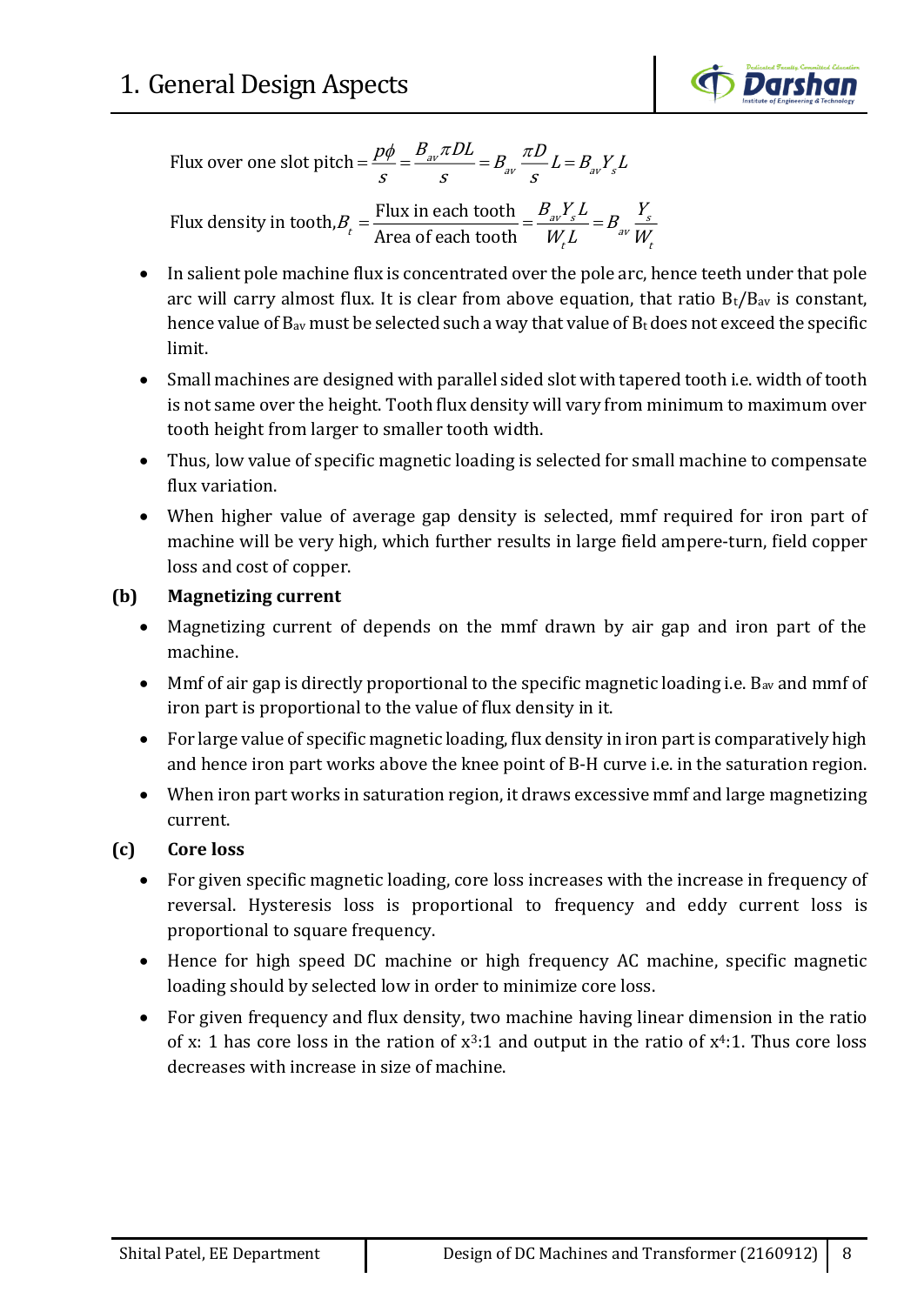

| Table 1. 2 Advantages and disadvantages of high specific magnetic loading |  |  |  |
|---------------------------------------------------------------------------|--|--|--|
|                                                                           |  |  |  |

| Advantages                            | <b>Disadvantages</b>                   |  |
|---------------------------------------|----------------------------------------|--|
| Less volume                           | Large mmf i.e. high saturation         |  |
| Small size                            | High iron loss                         |  |
| Less weight                           | High field current in DC machine       |  |
| Less material cost                    | High magnetizing current in AC machine |  |
| Less overall cost                     | High flux density in teeth and core    |  |
| Less copper loss                      | High temperature rise                  |  |
| High stability in synchronous machine | High magnetic noise                    |  |

#### **1.7. Criteria for the selection of conducting material for electrical machines**

- Three types of conducting materials (i) Low conductivity (ii) High conductivity (iii) Super conductivity are used in electrical applications.
- Low conductivity i.e. high resistivity materials are used for heating devices, thermocouples and resistance.
- High conductivity i.e. low resistivity materials are used for windings of electrical machines and equipments.
- Super conductivity materials drops its resistivity sharply to zero value when the temperature is brought down below transition temperature. Hence, machines with these conductors can be designed with very high value of current density that reduces the size of the machine.
- An ideal conducting material should have
	- o Low resistivity
	- o Low temperature coefficient of resistance
	- o High tensile strength
	- o High melting point
	- o High resistance to corrosion
	- o Capacity to braze, solder or weld for reliable joints
	- o High flexibility, ductility and durability
- Best conducing material is silver, next best is copper and then aluminum. For the same resistance and length, cross-sectional area of aluminum is 61% larger than copper and aluminum is 50% cheaper than copper.

|                                | Unit            | Silver | Copper | Aluminum |
|--------------------------------|-----------------|--------|--------|----------|
| Conductivity                   | ----            | 1.000  | 0.975  | 0.585    |
| Resistivity                    | $\mu\Omega$ -cm | 1.460  | 1.777  | 2.826    |
| <b>Temperature Coefficient</b> | $%$ per $°C$    | 0.337  | 0.393  | 0.400    |
| Cost                           | ----            | High   | Medium | Low      |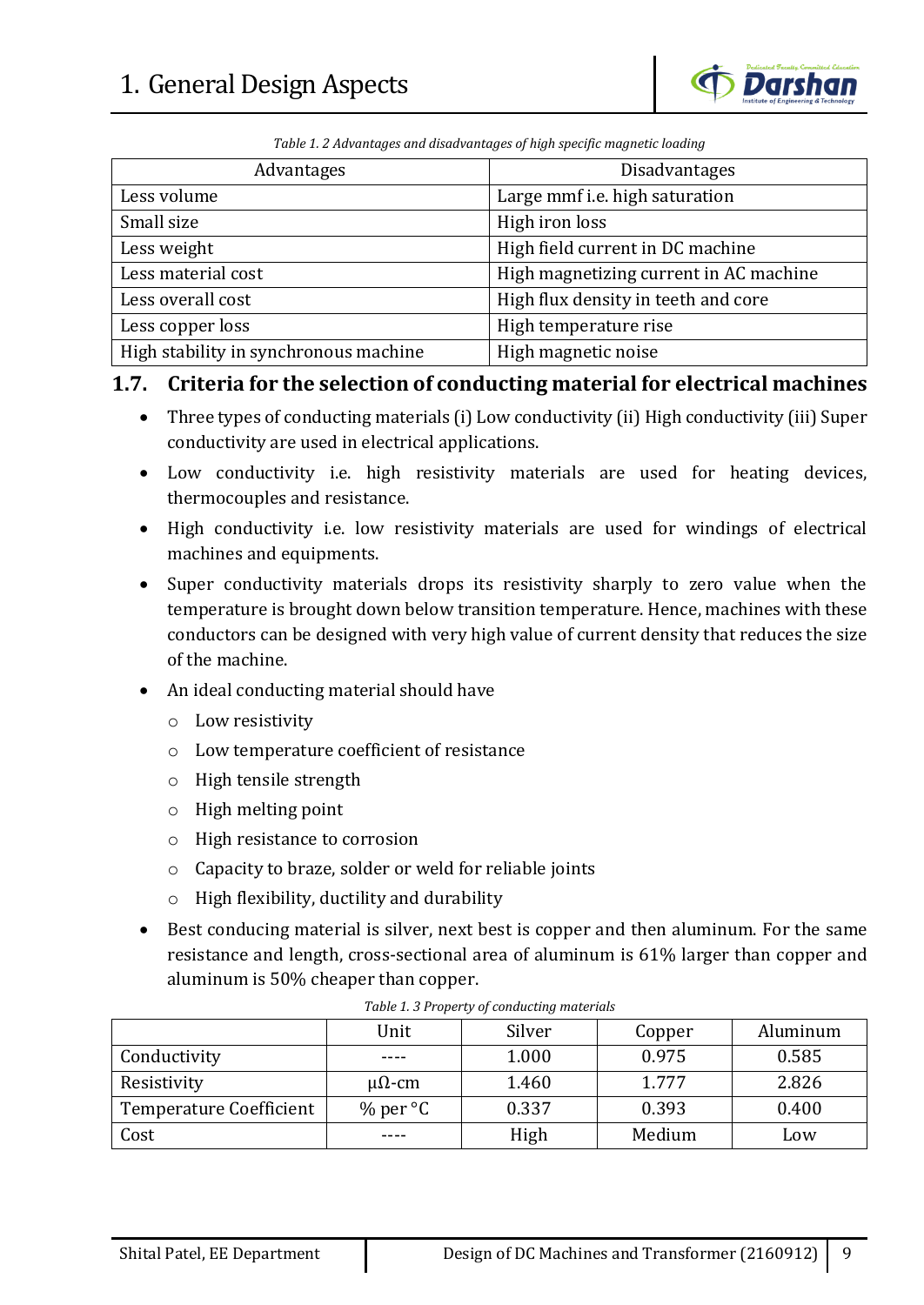

## **1.8. Criteria for the selection of insulating material for electrical machines**

- To avoid any electrical activity between parts at different potentials, insulating materials are used. They are diverse in nature. An ideal insulating material should have
	- o High dielectric strength
	- o Capacity to withstand high temperature
	- o Good thermal conductivity
	- o High resistivity
	- o Capacity to withstand stresses due to centrifugal forces dynamic or mechanical forces
	- o Capacity withstand vibration, abrasion, bending
	- o Flexibility and cheap in nature
	- o Moisture ingress free nature
	- o Immunity to deterioration at higher temperature
	- o Low dielectric loss angle i.e. no power consumption

#### **(a) Classification of insulating material based on material type**

- **Solid insulations**: Generally used in field winding, armature winding and transformer windings. It can be paper, wood, card board, cotton, jute, silk, rayon, nylon, terelane, asbestos, fiber glass, amber, shellac, polyesters, epoxy, silicon resins, bakelite, teflon, PVC, natural rubber, butadiene, silicone rubber, hypalon, mica, marble, slate, talc chloride, porcelain, steatite, alumina, mineral waxes, asphalt, bitumen, chlorinated naphthalene, enamel etc.
- **Liquid insulations**: Generally used in transformers, circuit breakers, reactors, rheostats, cables and capacitors for impregnation. It can be mineral oil, askarels, pyranols, varnish, french polish, lacquer epoxy resin etc.
- **Gaseous insulations:** Generally used in switches, air condensers, transmission and distribution lines, high pressure cables and neon sign lamps. It can be nitrogen, hydrogen, neon, argon, mercury, sodium vapors, fluorine etc.

### **(b) Classification of insulating material based on thermal consideration**

| Class        | Temperature                                                             | Materials under this class                                            |
|--------------|-------------------------------------------------------------------------|-----------------------------------------------------------------------|
|              | (°C)                                                                    |                                                                       |
| Y            | 90                                                                      | Cotton, silk, paper, cellulose without impregnation                   |
| A            | 105                                                                     | Oil impregnated cotton, silk, paper, laminated wood, varnished paper  |
| E            | 120                                                                     | Synthetic resin enamles, cotton and paper laminates                   |
| B            | 130                                                                     | Mica, glass fibre, asbestos                                           |
| $\mathbf{F}$ | 155                                                                     | Materials of class B insulation with more thermal resistance capacity |
| H<br>180     | Glass fiber and asbestos materials and built up mica with appropriate   |                                                                       |
|              | silicone resins                                                         |                                                                       |
| >180         | Mica, ceramics, glass, quartz and asbestos with resins of super thermal |                                                                       |
|              | stability                                                               |                                                                       |

*Table 1. 4 Class of insulation based on temperature*

For small electrical machines, class A and class E insulations are used to reduce cost.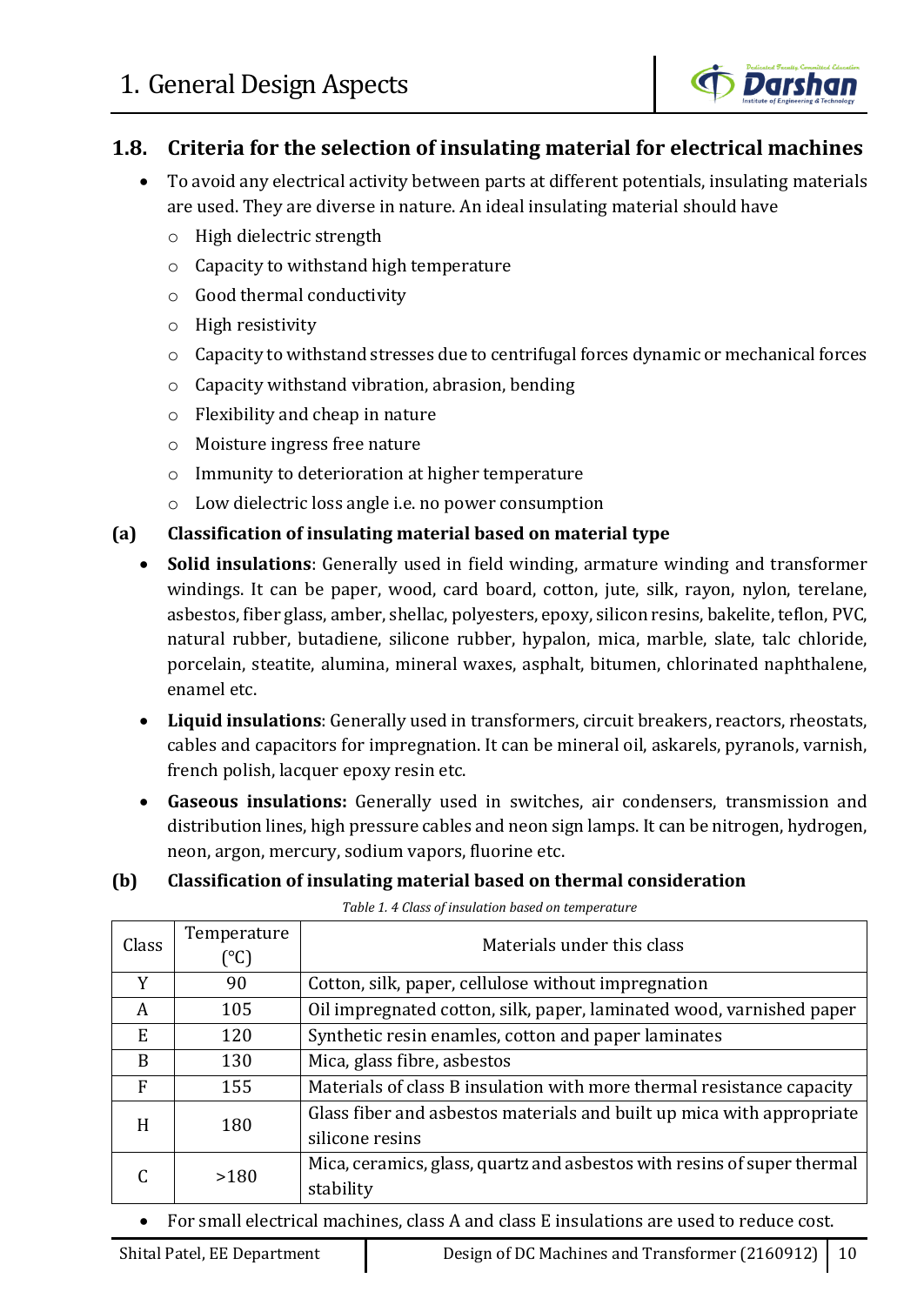

- For large electrical machines, class B and class F insulations are most techno-economical.
- The latest trend is to design large machines with class F insulation and use it for class B temperature rise.
- Class H and class C insulations are costly, hence preferred for special application such as submarines and space craft where cost is not prime criteria.
- No insulating material in practice satisfies all the desirable properties, hence material that satisfies most of the desirable properties must be selected.

# **1.9. Criteria for the selection of magnetic material for electrical machines**

- The property of a magnetic material depend on the orientation of the crystals of the material.
- An ideal magnetic material should have
	- o Low reluctance
	- o High relative permeability
	- o High saturation induction
	- o High electrical resistivity
	- o Narrow hysteresis loop
	- o High curie point
	- o High energy product
- Different type of magnetic materials such as diamagnetic, paramagnetic, ferromagnetic, and ferrimagnetic are available for use.
- But only ferromagnetic material has the properties that are well suitable for electrical machines. These materials can be classified as hard magnetic materials, soft magnetic materials, special purpose alloys and amorphous alloys.
- Hard material has large size hysteresis loop and gradually rising magnetization curve. Carbon steel, tungsten steal, cobalt steel, alnico, hard ferrite are the examples of it.
- Soft magnetic material has small size hysteresis loop and a steep magnetization curve. Cast iron, cast steel, rolled steel, forged steel and silicon steel are the examples of it.
- Permeability and resistivity of steel can be improved by adding some percentage of silicon in it. But, if the percentage of silicon is more than 4%, it becomes brittle. These silicon steels are made into laminations of normal thickness of 0.35-0.5 mm.
- Special purpose alloys such as high Nickel Permalloy (iron+molybdenum+copper or chromium), low Nickel Permalloy (iron+silicon+chromium or manganese), Perminvor (iron+nickel+cobalt), Pemendur (iron+cobalt+vanadium) and Mumetal (copper+iron) are used in induction coils, chokes, current transformers and magnetic amplifiers.
- Amorphous alloys are produced by rapid solidification of the alloy at cooling rates of about a million degrees centigrade per second.
- The rapid cooling is achieved by causing the molten alloy to flow through an orifice onto a rapidly rotating water cooled drum. This can produce sheets as thin as 10μm and meter wide.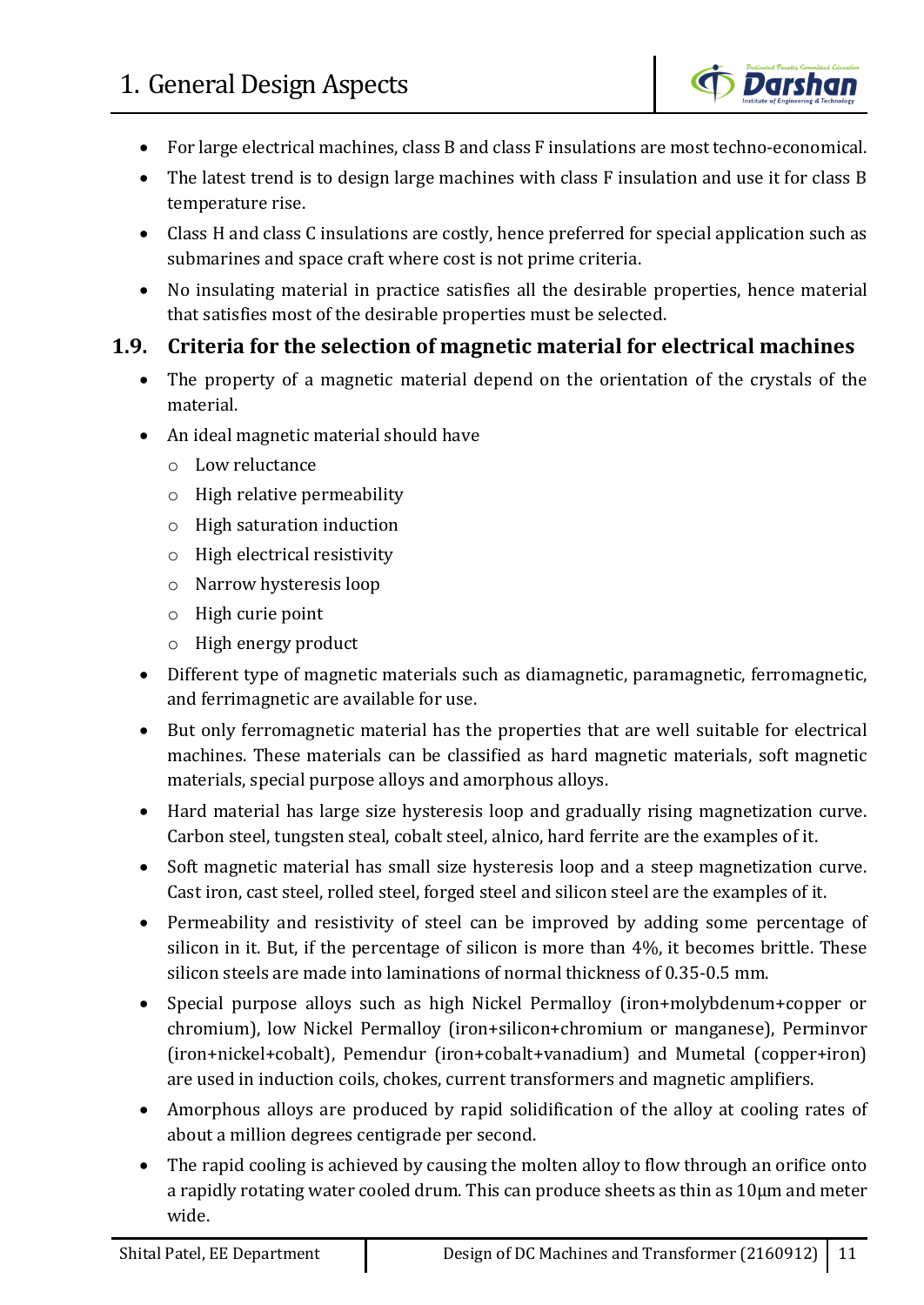

## **1.10. Heating of electrical machines**

- During process of energy transfer in transformer and energy conversion in rotating machine, current flowing in conductor and flux linked in iron part produces the losses among it.
- There losses appears as heat which leads to temperature rise of every part of machine and surrounding atmosphere. Heated part of machine dissipates heat in to the atmosphere by conduction, convection and radiation.

#### **(a) Heat dissipation by conduction**

- Heat dissipation through solid part such as conductor, iron and insulation is followed by conduction.
	- $Q_{con}$  = Heat flow for conduction (Watt)
	- o  $\theta_1$  = Temperature of first bounding surface (°C)
	- o  $\theta_{2}$  = Temperature of second bounding surface (°C)
	- $R_{c}^{\phantom{\dag}}$  = Thermal resistance of medium (°C/Watt)
	- $\rho$  = Thermal resistivity of medium (°C-m/Watt)

 $t =$ Thickness of medium (m)

 $S$  = Surface area seperated by medium (m $^2)$ 

 $\theta$  = Temperature differance between two bounding surface (°C)

Let,

$$
Q_{con} = \frac{\theta_1 - \theta_2}{R_c} = \frac{\theta}{R_c}
$$
  
 
$$
\therefore \theta = Q_{con} R_c = Q_{con} \left(\frac{\rho t}{S}\right)
$$

#### **(b) Heat dissipation by convection**

 Heat dissipation through fluid or liquid medium is followed by convection. It can be of two types, natural convection and artificial convection.

 $Q_{conv}$  = Heat dissipated by convection (Watt)

o  $\theta_1$  = Temperature of emitting surface (°C)

 $\theta_{\text{o}}$  = Temperature of ambient medium (°C)

 $K_{c}^{\phantom{\dag}}$  = Constant depends on shape and dimension of heated body

 $\mathcal{S} =$  Emissivity due to convection (Watt/m $^2$ -°C)

 $\lambda_{conv}$  = Specific heat dissipation by natural convection (Watt/m<sup>2</sup>-°C)

 $\lambda_{\text{conv}}^{'} = \text{Specific heat dissipation of blasted surface (Watt/m}^2 - \text{°C)}$ 

 $V$  = Relative velocity of cooled surface and airblast (m/s)

 $K_{_{\rm \scriptscriptstyle V}}$  = Constant depends on uniform or nonuniform blast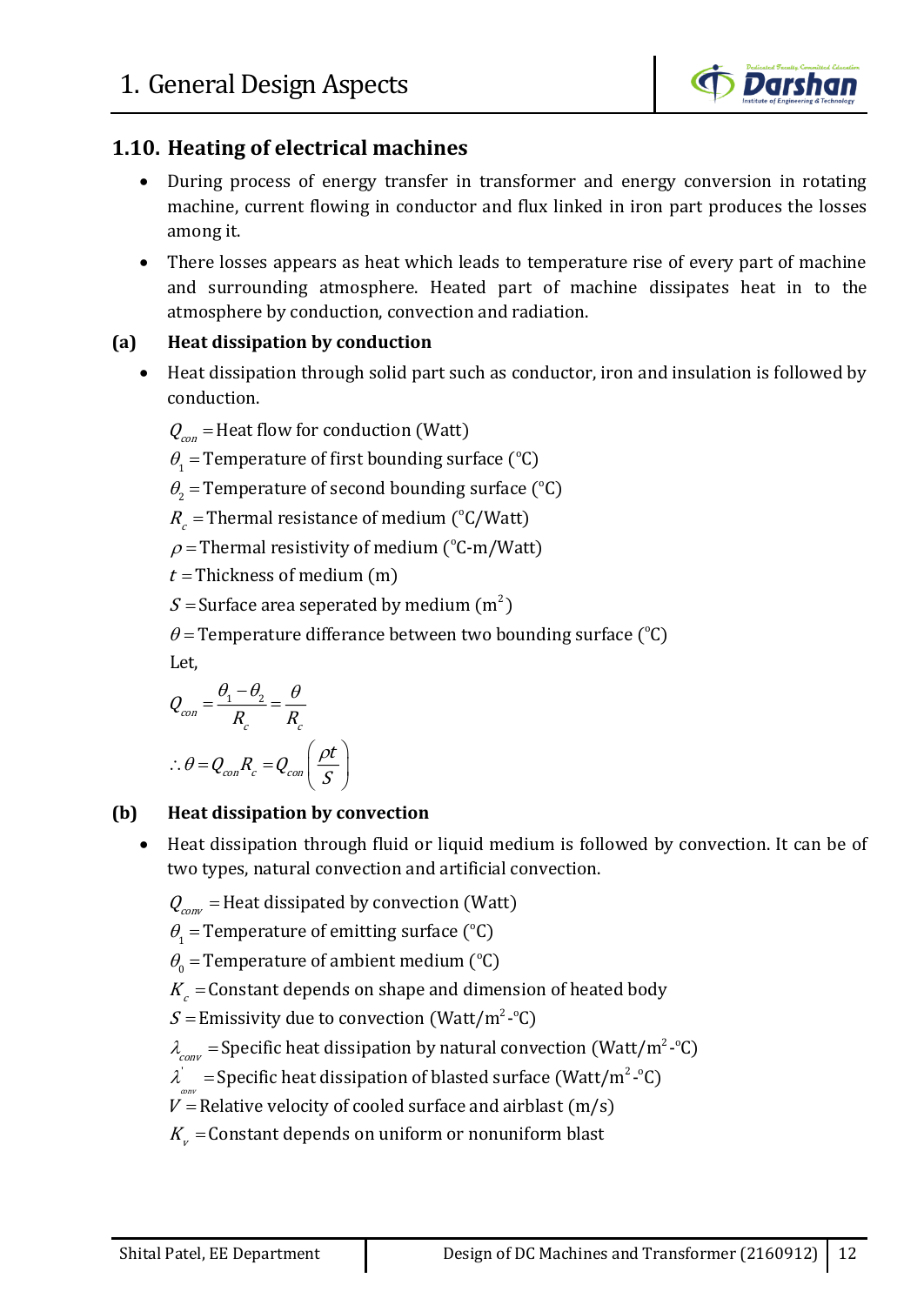

For natural convection,

$$
Q_{conv} = K_c (\theta_1 - \theta_0) S = \lambda_{conv} (\theta_1 - \theta_0) S
$$
  
For artificial convection,  

$$
Q_{conv} = K_c (\theta_1 - \theta_0) S = \lambda_{conv} \left( \theta_1 - \theta_0 \right) S = \lambda_{conv} \left( 1 + K_v \sqrt{V} \right) (\theta_1 - \theta_0) S
$$

### **(c) Heat dissipation by radiation**

 Heat dissipation through air or gases medium is followed by radiation. The rate of heat dissipation through radiation depends on temperature, color and roughness of medium.

 $Q_{rad}$  = Heat dissipated by convection (Watt/m<sup>2</sup>)

o  $\theta_1$  = Temperature of emitting surface (°C)

o  $\theta_{\text{o}}$  = Temperature of ambient medium (°C)

 $T_1$  = Absolute temperature of emitting surface (K)

 $T_0$  = Absolute temperature of ambient medium (K)

 $e$  = Co-efficient of emissivity

$$
Q_{rad} = 5.7 \times 10^{-8} e \left( T_1^4 - T_0^4 \right) = 5.7 \times 10^{-8} e \left( \theta_1^4 - \theta_0^4 \right)
$$
  
Where,

$$
T_1 = \theta_1 + 273
$$
  

$$
T_0 = \theta_0 + 273
$$

## **1.11. Cooling of electrical machines**

- Cooling is a process by means of that heat generated in electrical machines are given up to the coolant. It keeps machine output stable, increases the efficiency and protects the parts of machine from thermal damage.
- Initially heat is transferred to primary coolant by increasing its temperature. The heated primary coolant can be replaced by same coolant at low temperature or can be cooled by secondary coolant through heat exchanger.

### **(a) Cooling based on origin of cooling**

- **Self-cooling**: Electrical machine being cooled by air due to rotation of parts or due to temperature gradient between two parts.
- **Natural cooling**: Small electrical machines are being cooled by natural means i.e. flow of air stream into the ventilating ducts by means of fan mounted on machine shaft.
- **Separate cooling**: Large electrical machines are being cooled by separate cooling i.e. other cooling medium that is not the part of machine.

### **(b) Cooling based on manner of cooling**

- **Open circuit ventilation:** Heat is dissipated directly to the cooled air, that is continuously replaced.
- **Surface ventilation:** Heat is dissipated by the cooling medium through external surface of totally enclosed machine.
- **Closed circuit ventilation:** Heat is dissipated to the cooling medium through an intermediate cooling medium circulating in closed circuit in a machine via cooler.